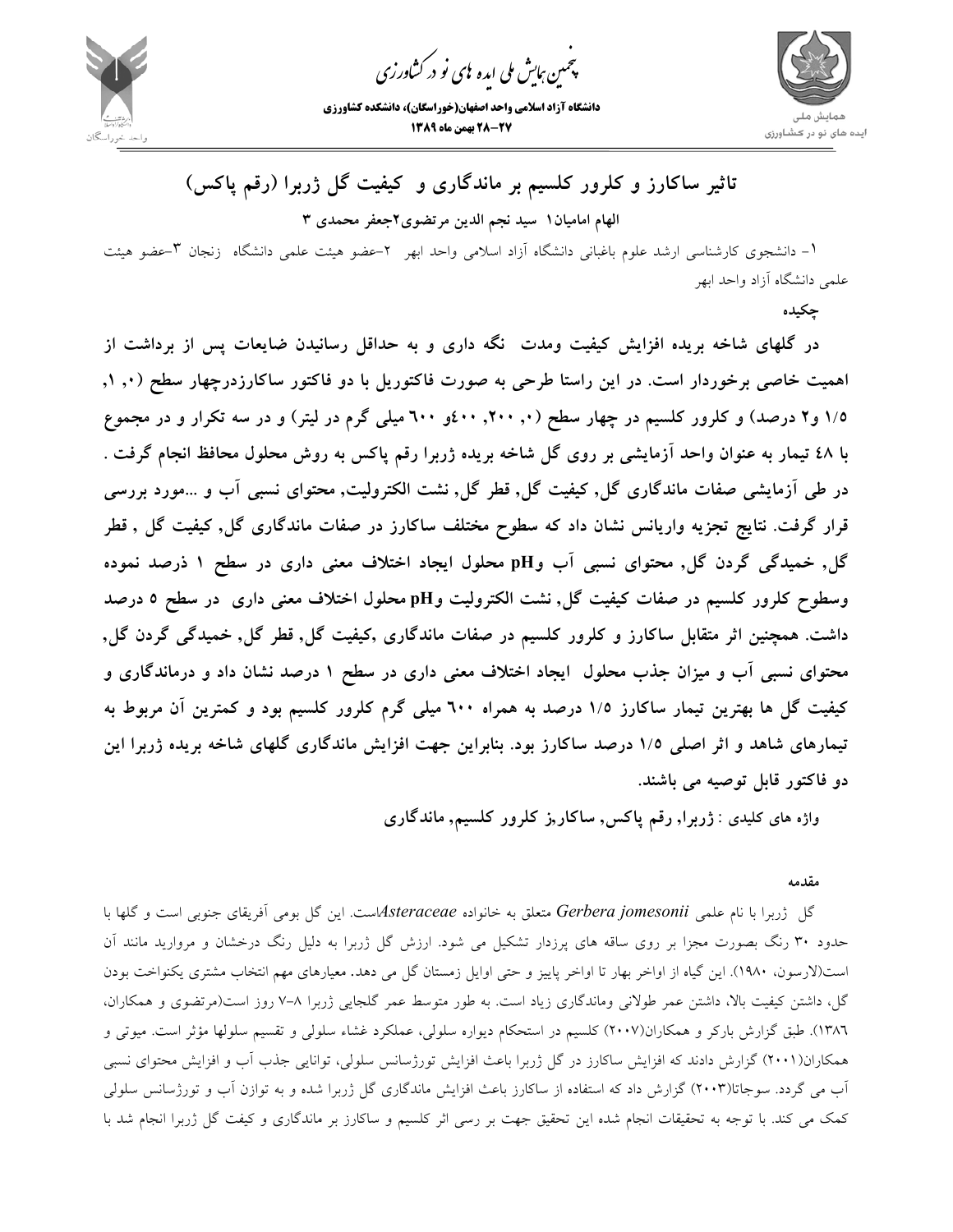

.<br>چمین *جایش ملی* ایده <sup>ب</sup>ای نو در کشاورزی ൕह

**دانشگاه آزاد اسلامي واحد اصفهان(خوراسگان)، دانشكده كشاورزي 28-27 بهمن ماه 1389**



انجام اين آزمايش بهترين غلظت كلرور كلسيم و ساكارز مشخص شده و دست اندركاران اين صنعت( گلخانه دارها، صادر كنندگان، فروشندگان و مصرف كنندگان گل) بهره كافي را خواهند برد.

## **مواد و روش ها**

 اين آزمايش در سال 1389در آزمايشگاه با شرايط نوري 12 ساعت روشنايي و 12 ساعت تاريكي و در يك محيط خشك و با دماي معمولي انجام شد. آزمايش با دو فاكتور ساكارزدرچهار سطح (,, ۱, ۱/۵ و۲ درصد) و كلرور كلسيم در چهار سطح (,, ۲۰۰, ٤٠٠و ٦٠٠ ميلي گرم در ليتر) و در سه تكرار و در مجموع با 48 واحد آزمايش به صورت فاكتوريل در قالب طرح كاملا تصادفي اجرا شد. سپس شاخه هاي گلها يكنواخت تهيه شده از گلخانه معتبر در يك بطري نيم ليتري حاوي آب مقطر بعنوان واحد آزمايشي قرار داده شدند و ساكارز به صورت پالس و كلريد كلسيم به صورت اسپري اعمال شد. در طول آزمايش صفات ماندگاري، ميزان جذب محلول، قطر گل آذين، نشت الكتروليت، pH محلول و محتواي نسبي آب اندازه گيري شد. براي اندازه گيري طول عمر گلها طبق روش فرناندو و همكاران(1999)، براي اندازه گيري محتواي نسبي از روش ليس و همكاران(2004)، براي اندازه گيري نشت الكتروليت از روش لايم و همكاران(1998)و اندازه گيري قطر گلها در مرحله شكوفايي كامل با استفاده از دستگاه كوليس اندازه گيري شد. داده هاي به دست آمده بعد از ثبت نهايي با استفاده از نرم افزار MSTATC تجزيه و با استفاده از آزمون چند دامنه اي دانكن مقايسه ميانگين ها انجام شد و رسم نمودار نيز با استفاده از نرم افزار EXCLE انجام شد

## **نتايج و بحث**

نتايج تجزيه واريانس نشان داد كه سطوح مختلف ساكارز در صفات ماندگاري گل, كيفيت گل , قطر گل, خميدگي گردن گل, محتواي نسبي آب وpH محلول باعث اختلاف معني داري در سطح 1 ذرصد نموده وسطوح كلرور كلسيم در صفات كيفيت گل, نشت الكتروليت و pHمحلول اختلاف معني داري در سطح 5 درصد داشت. همچنين اثر متقابل ساكارز و كلرور كلسيم در صفات ماندگاري ,كيفيت گل, قطر گل, خميدگي گردن گل, محتواي نسبي آب و ميزان جذب محلول ايجاد اختلاف معني داري در سطح 1 درصد نشان داد و درماندگاري و كيفيت گل ها بهترين تيمار ساكارز 1/5 درصد به همراه 600 ميلي گرم كلرور كلسيم بود و كمترين آن مربوط به تيمارهاي شاهد و اثر اصلي 1/5 درصد ساكارز بود. علت اينكه ساكارز و كلسيم باعث افزايش ماندگاري و كيفيت گل ژربرا شده اين است كه ساكارز جايگزين كربوهيدرات از دست رفته گياه مي شود و كلسيم نيز در ديواره سلولي گياهان قرارگرفته و باعث افزايش كيفيت گلها شده و پيري آنها را به تاخيرانداخته است. جزقاسمي و همكاران(1386) گزارش دادند كه سطوح ساكارز 6 درصد تاثير معني داري در افزايش ماندگاري و جذب محلول در گل ژربرا دارد. كاستا (1989)گزارش داد كه كلسيم به عنوان تاخير دهنده پيري بوده و كيفيت پس از برداشت گلها را افزايش مي دهد.از طرف ديگر ساكارز و كلسيم باعث جذب بهتر آب مي گردند زيرا ساكارز باعث كاهش تعرق در گياه شده و باعث حفظ تعادل آب در گياه مي گرددو كلسيم در واكوئل گياه قرار گرفته و باعث افزايش حجم واكوئل ها شده و منجر به جذب بهتر آب مي گردد.

طبق نظر ماروسكي(1969) قندهايي مانند ساكارز باعث بهبود بخشيذن تعادل آب در گياه شده و در تنظيم روزنه ها دخالت دارد. باركر(2007) گزارش داد كه كلسيم در استحكام ديواره سلولي و طويل شدن سلو لها نقش دارد و كلسيم محلول در آب در واكوئل ها قرار دارد و باعث جذب بهتر آب ميگردد. ساكارز وكلسيم باعث افزايش قطر گل مي گردد. نتايج اين آزمايش با يافته هاي مارچينر و همكاران(1995) كه گزارش دادند كلسيم دررشد نقاط رويشي و نقاط مريستمي وطويل شدن سلول نقش مهمي داشته و باعث افزايش قطر گل مي شود. همينطور فوكا و همكاران(2006) گزارش دادند كه كاربرد كلسيم در گل ميمون باعث افزايش قطر گل و افزايش قابليت شكوفايي گل مي گردد. اي آسون(2004) گزارش داد كه استفاده از ساكارز 6 درصد در گل ليسيانتوس به مدت -48 24 ساعت باز شدن گل ها را زيادتر كرد و باعث افزايش قطر گل گرديد.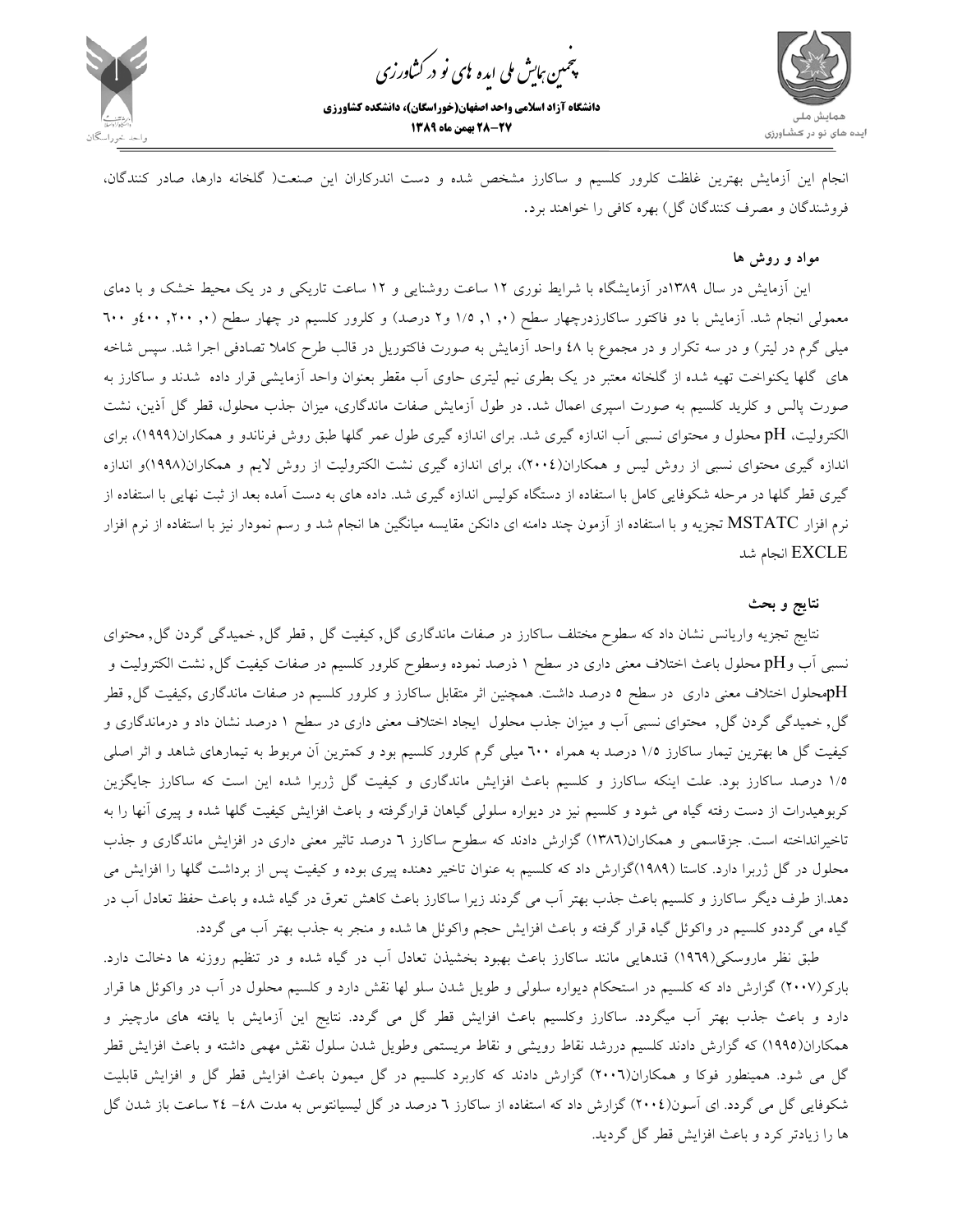

مین ہایش ملی ایده <sup>ب</sup>ای نو در کشاورزی ൕह ،<br>پې

**دانشگاه آزاد اسلامي واحد اصفهان(خوراسگان)، دانشكده كشاورزي 28-27 بهمن ماه 1389**



**منابع** 

- 1. Barker, A. V. and Pilem, D. J. 2007. Hand book of plant nutrition,CRC press,Taylor and francis group.
- 2. Eason, J. R. Morgan, E. R. and Mullang, A. C. and Burge, k. 2004. Display life of gentiana Flower is cultivar specific and in fluenced by sucrose, gibberellin fluoride, and post harvest storage Newzealand journal of group and horticultural science.
- 3. Fernando, L., Campanha, M. Barbosa, G. and Paulo, C.R. 1999 . Influence of ethephon , silver thiosulfate and sucrose pulsing on bird of – pardise vase life , revista brasileria defisiologia vegetal 11(2):119-122.
- 4. Fukai, S. and Uehara, k. 2006. Effects of calcium treatment on vase life of cut snapdragon flowers.
- 5.Kasta,S,1989.vase life characteristics of in flore scences of dendrobium pompadour .
- 6. Larson, R .A.1980. Introduction to floriculture .Academic press ,loden.
- 7. Marousky, F. J. 1969. Vascular blockaje water absorption, stomatal opening, and respiration of cut Better tims roses, treated with 8-hydroxy gunoline citrate and sucrose, J.Amr. Soc.hort Sci.
- 8. Mortazavi, S. N., Josgasemi, S., and Naghilow, S. 2007. Effect of chemical treatments on reduction recutting on cut flower quality ofjerbera(*cv. Mix)*, Proceeding of 2nd National Symposium Access Methods to Improve Production and Export Development of Ornamental Plants in Iran..Pp.136-144.
- 9. Muti, T. M., Emongor, V. E. and Hutchinson, M. J. 2001. Effect of accel on the vase life and post harvest qulity of Alstroemeria.
- 10.Sujatha A.nair,vijaising h,T.V.R.R.S sharma effect of chemical pres ervatives on enhancing vas life of jerbera flowers, journal of Tropical Agriculture